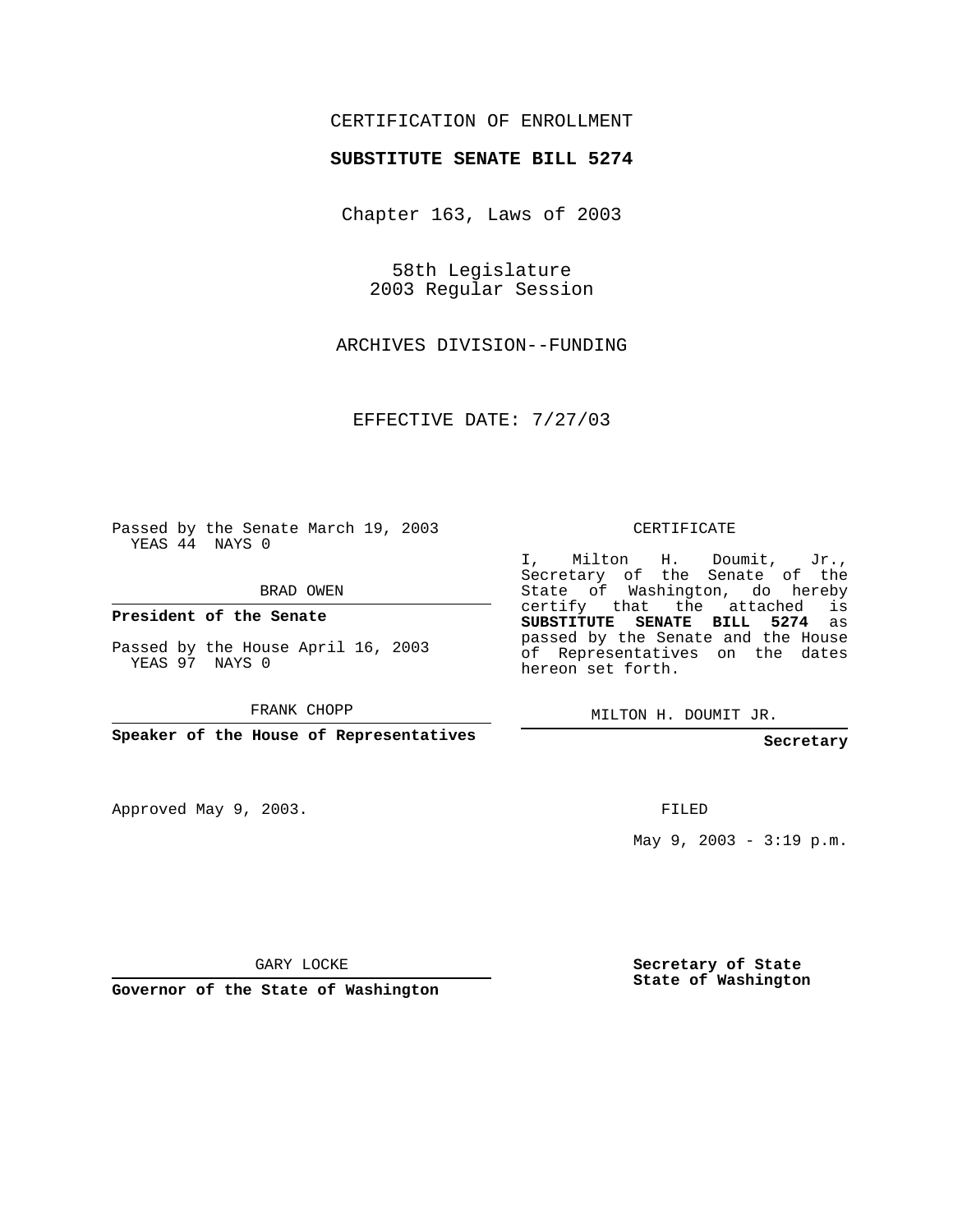## **SUBSTITUTE SENATE BILL 5274** \_\_\_\_\_\_\_\_\_\_\_\_\_\_\_\_\_\_\_\_\_\_\_\_\_\_\_\_\_\_\_\_\_\_\_\_\_\_\_\_\_\_\_\_\_

\_\_\_\_\_\_\_\_\_\_\_\_\_\_\_\_\_\_\_\_\_\_\_\_\_\_\_\_\_\_\_\_\_\_\_\_\_\_\_\_\_\_\_\_\_

Passed Legislature - 2003 Regular Session

**State of Washington 58th Legislature 2003 Regular Session**

**By** Senate Committee on Ways & Means (originally sponsored by Senators Roach, Hale, Horn, Stevens and Haugen; by request of Secretary of State)

READ FIRST TIME 03/10/03.

 1 AN ACT Relating to funding of the archives division; amending RCW 2 40.14.025, 40.14.027, and 36.22.175; and adding new sections to chapter 3 40.14 RCW.

4 BE IT ENACTED BY THE LEGISLATURE OF THE STATE OF WASHINGTON:

 5 **Sec. 1.** RCW 40.14.025 and 1996 c 245 s 3 are each amended to read 6 as follows:

 (1) The secretary of state and the director of financial management shall jointly establish a procedure and formula for allocating the costs of services provided by the division of archives and records management to state agencies. The total amount allotted for services to state agencies shall not exceed the appropriation to the archives and records management account during any allotment period.

13 ( $(\{\{2\}\})$  (2) There is created the archives and records management account in the state treasury which shall consist of all fees and 15 charges collected under this section((<del>, RCW 36.22.175, and 40.14.027</del>)). The account shall be appropriated exclusively for the payment of costs and expenses incurred in the operation of the division of archives and records management as specified by law.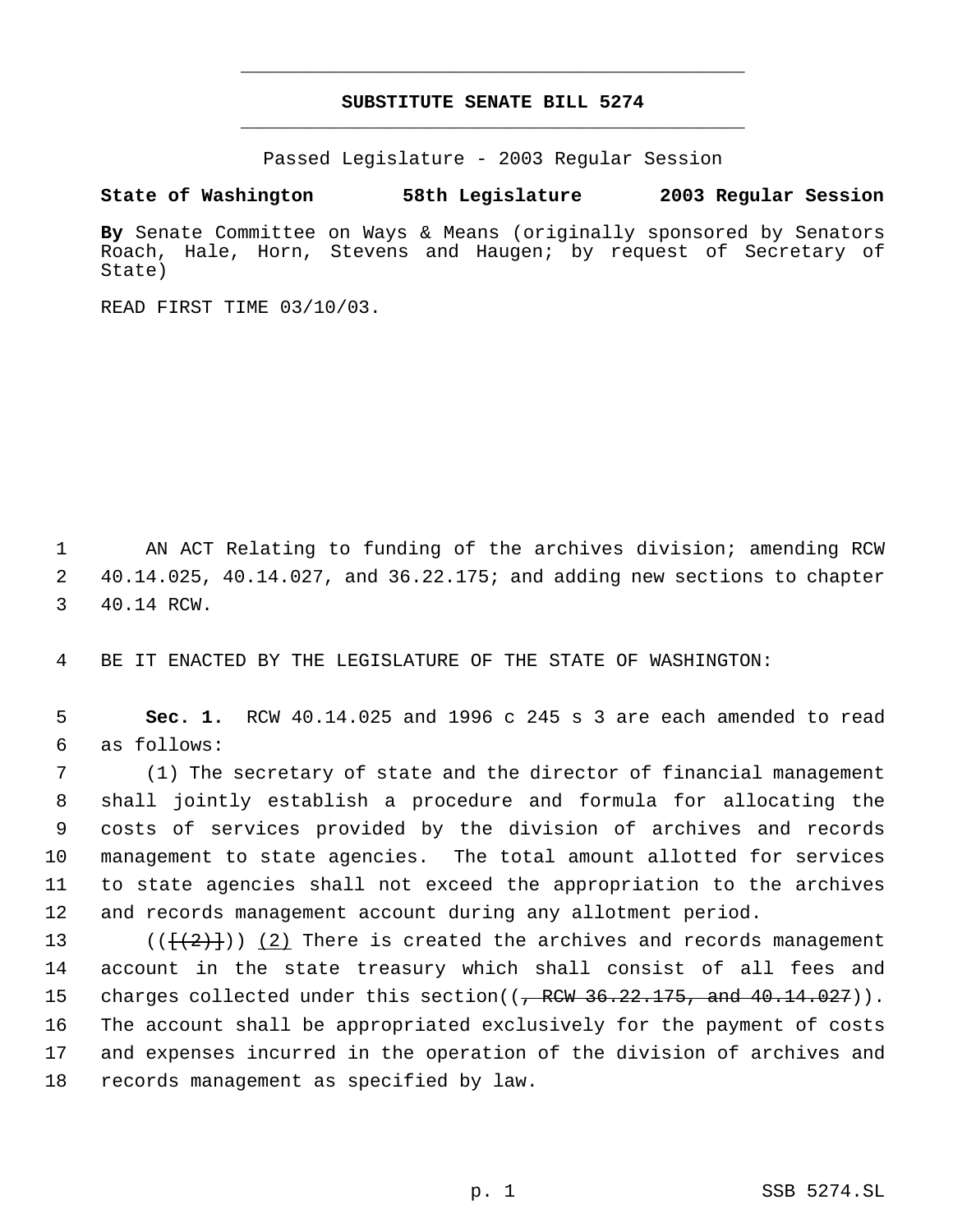NEW SECTION. **Sec. 2.** A new section is added to chapter 40.14 RCW to read as follows:

 The imaging account is created in the custody of the state treasurer. All receipts collected under RCW 40.14.020(8) for contract imaging, micrographics, reproduction, and duplication services provided by the division of archives and records management must be deposited into the account, and expenditures from the account may be used only for these purposes. Only the secretary of state or the secretary's designee may authorize expenditures from the account. The account is subject to allotment procedures under chapter 43.88 RCW, but an appropriation is not required for expenditures.

 NEW SECTION. **Sec. 3.** A new section is added to chapter 40.14 RCW to read as follows:

 The local government archives account is created in the state treasury. All receipts collected by the county auditors under RCW 40.14.027 and 36.22.175 for local government services, such as providing records scheduling, security microfilm inspection and storage, archival preservation, cataloging, and indexing for local government records and digital data and access to those records and data through the regional branch archives of the division of archives and records management, must be deposited into the account, and expenditures from the account may be used only for these purposes.

 **Sec. 4.** RCW 40.14.027 and 2001 c 146 s 4 are each amended to read as follows:

 State agencies shall collect a surcharge of twenty dollars from the judgment debtor upon the satisfaction of a warrant filed in superior court for unpaid taxes or liabilities. The surcharge is imposed on the judgment debtor in the form of a penalty in addition to the filing fee provided in RCW 36.18.012(10). The surcharge revenue shall be transmitted to the state treasurer for deposit in the archives and records management account.

32 Surcharge revenue deposited in the local government archives ((and records management)) account under section 3 of this act shall be expended by the secretary of state exclusively for disaster recovery, essential records protection services, and records management training for local government agencies by the division of archives and records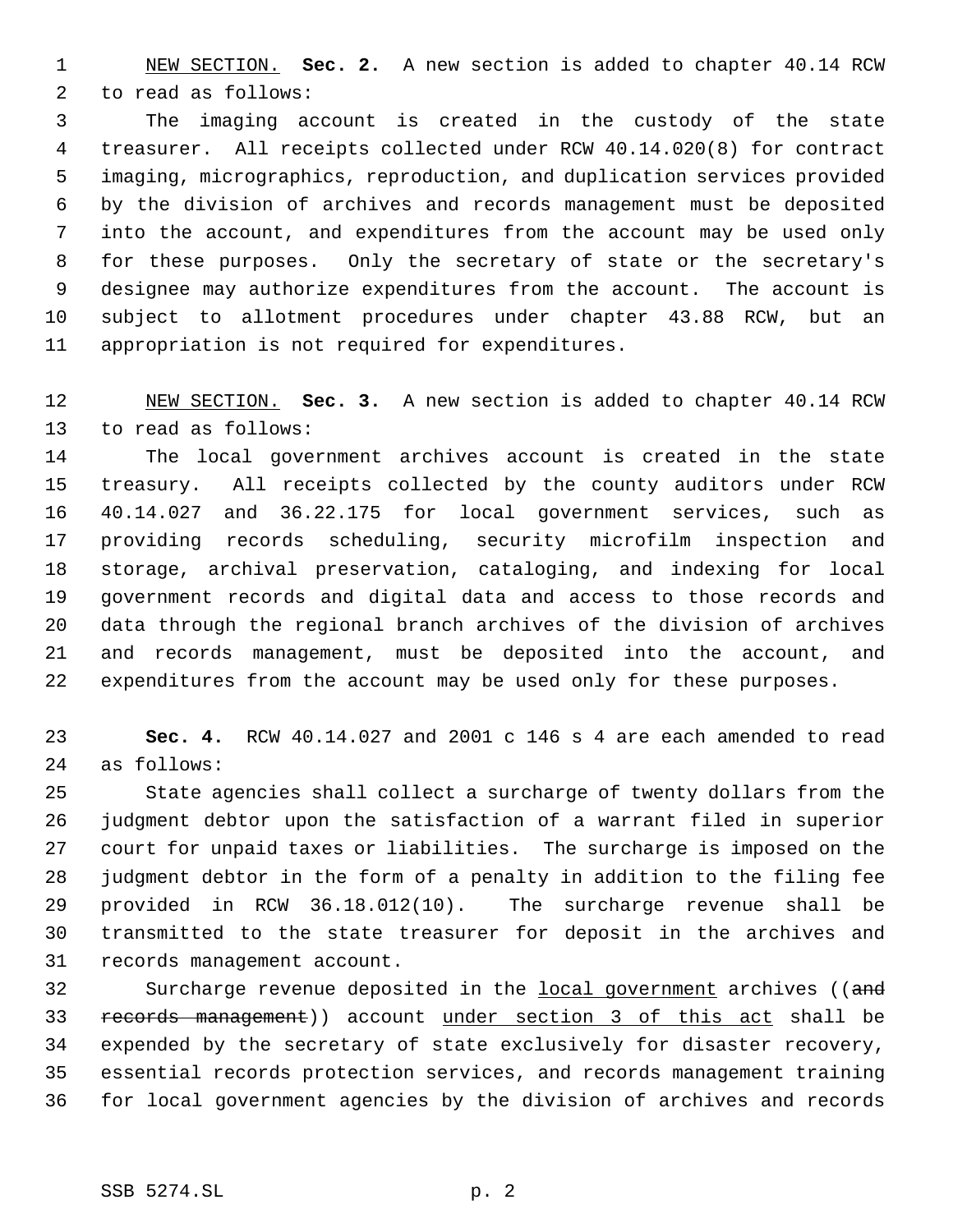management. The secretary of state shall, with local government representatives, establish a committee to advise the state archivist on the local government archives and records management program.

 **Sec. 5.** RCW 36.22.175 and 2001 2nd sp.s. c 13 s 1 are each amended to read as follows:

 (1) In addition to any other charge authorized by law, the county auditor shall charge a surcharge of one dollar per instrument for each document recorded. Revenue generated through this surcharge shall be transmitted monthly to the state treasurer for deposit in the local 10 government archives ((and records management)) account under section 3 11 of this act. These funds shall be used solely for providing records scheduling, security microfilm inspection and storage, archival preservation, cataloging, and indexing for local government records and digital data and access to those records and data through the regional branch archives of the division of archives and records management.

 The division of archives and records management within the office of the secretary of state shall provide records management training for local governments and shall establish a competitive grant program to solicit and prioritize project proposals from local governments for potential funding to be paid for by funds from the auditor surcharge and tax warrant surcharge revenues. Application for specific projects may be made by local government agencies only. The state archivist in consultation with the advisory committee established under RCW 40.14.027 shall adopt rules governing project eligibility, evaluation, awarding of grants, and other criteria including requirements for records management training for grant recipients.

 (2) The advisory committee established under RCW 40.14.027 shall review grant proposals and establish a prioritized list of projects to be considered for funding by January 1st of each even-numbered year, beginning in 2002. The evaluation of proposals and development of the prioritized list must be developed through open public meetings. Funding for projects shall be granted according to the ranking of each application on the prioritized list and projects will be funded only to the extent that funds are available. A grant award may have an effective date other than the date the project is placed on the prioritized list.